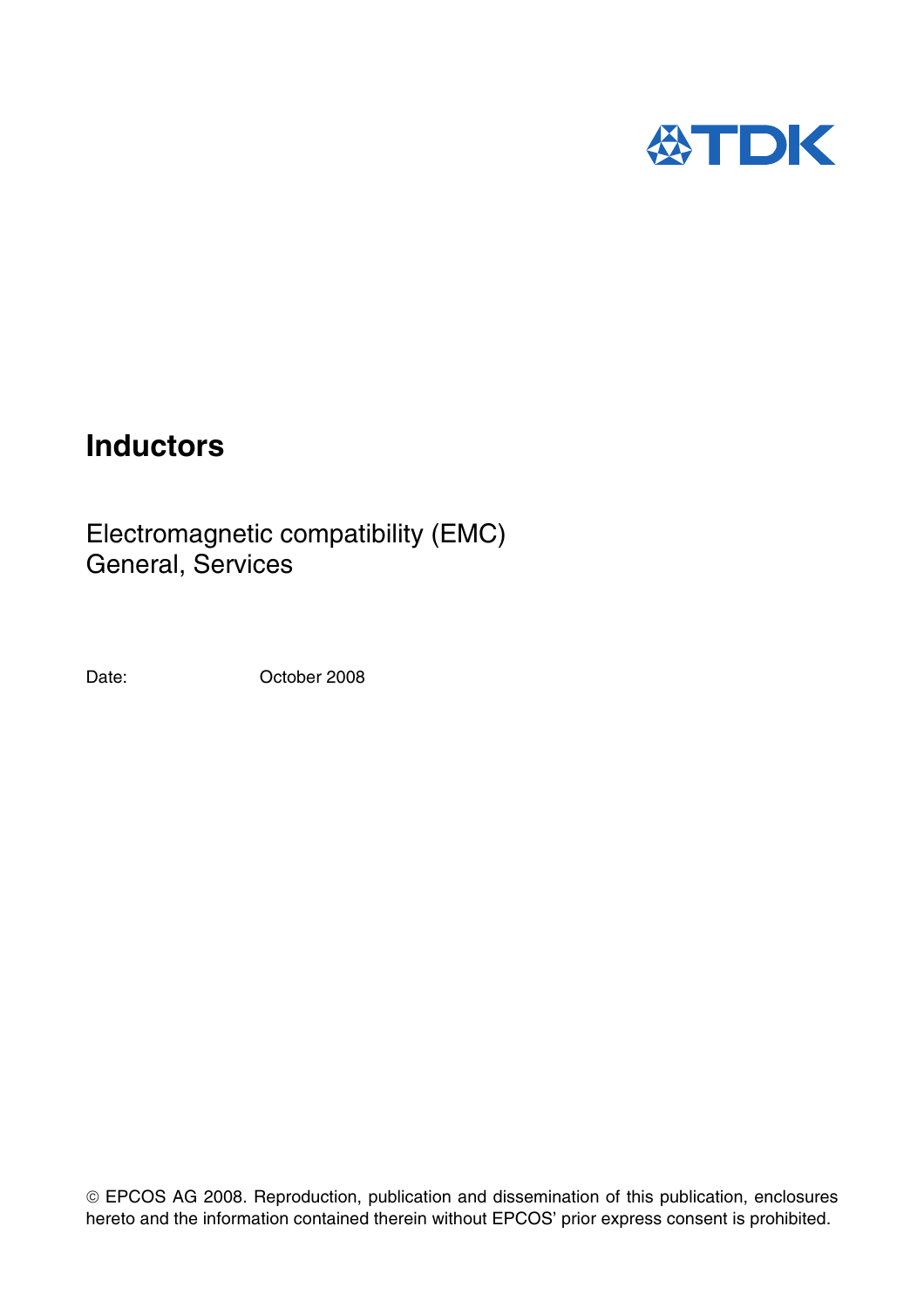

# **General**

### **1 Legal background**

Electromagnetic compatibility (EMC) has become an essential property of electronic equipment. In view of the importance of this topic, the European legislator issued the EMC Directive as early as 1996 (89/336/EEC).

The EU's new EMC Directive (2004/108/EC of December 15, 2004) contains several significant innovations compared to the version in force since 1996. It has since been incorporated at national level by the EU member states in the form of various EMC laws and regulations. The most important changes include:

- New definitions of terms ("equipment", "apparatus", "fixed installation")
- Regulations for fixed installations
- Abolition of the "competent body"
- Conformity assessment may also be made without harmonized standards
- New requirements on mandatory information, traceability
- Improved market surveillance.

The definition of "apparatus" has now become clearer, so that its scope of validity now covers only apparatus that the end user can use directly. Basic components such as capacitors, inductors and filters are definitively excluded.

The "essential requirements" must be observed by all apparatus offered on the market within the EU. This ensures that all apparatus operate without interferences in its electromagnetic environment without affecting other equipment or services to an impermissible extent.

# **1.1 Basic information on EMC**

The term EMC covers both electromagnetic emission and electromagnetic susceptibility [\(figure 1](#page-1-0)).



- EMC = Electromagnetic compatibility
- EME = Electromagnetic emission
- EMS = Electromagnetic susceptibility
- $CE =$  Conducted emission
- $CS =$  Conducted susceptibility
- $RE = Radiated emission$
- $RS = \text{Radiated susceptibility}$

<span id="page-1-0"></span>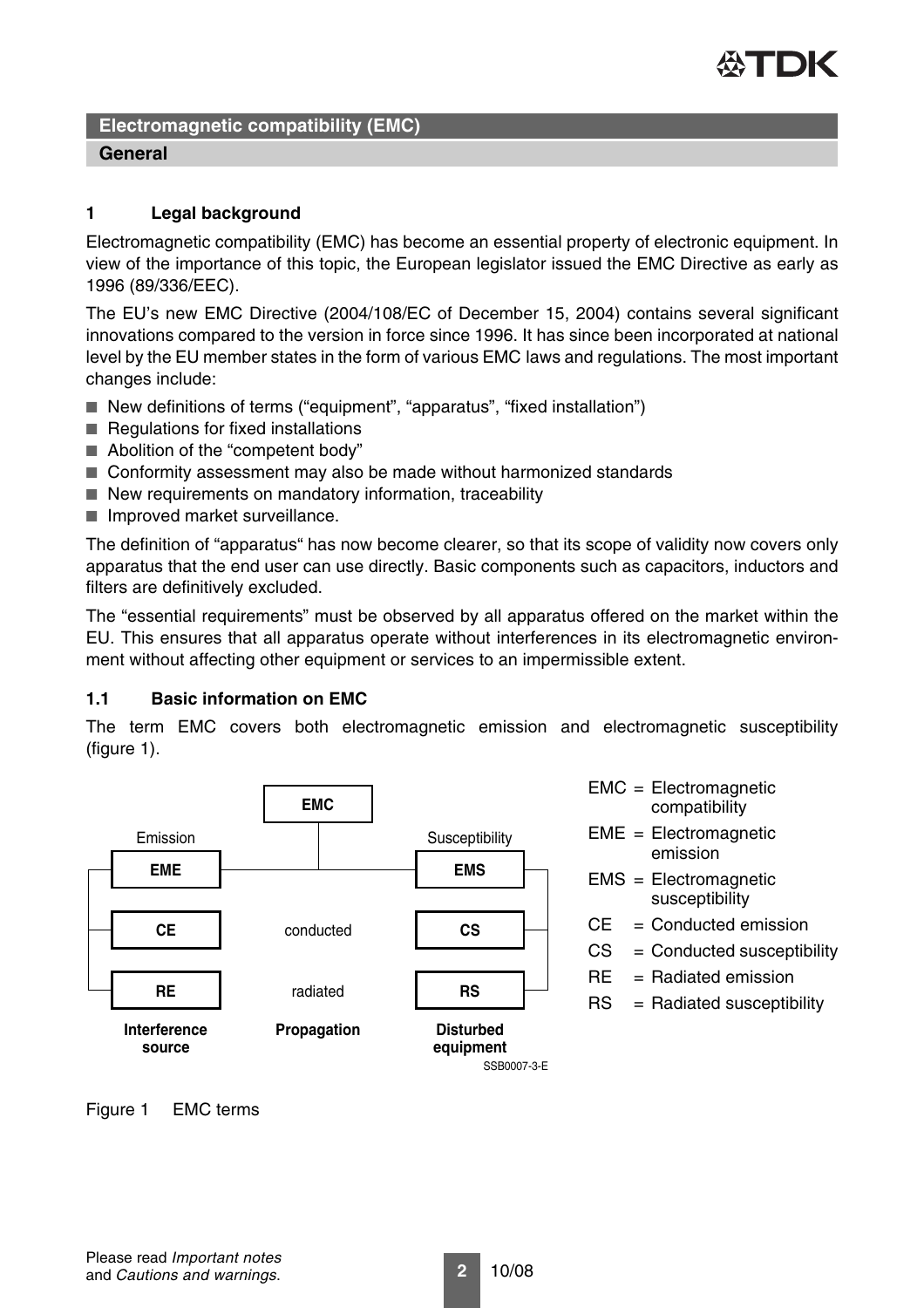

An interference source may generate conducted or radiated electromagnetic energy, i.e. conducted emission (CE) or radiated emission (RE). This also applies to the electromagnetic susceptibility of disturbed equipment.

In order to work out cost-efficient solutions, all phenomena must be considered, and not just one aspect such as conducted emission.

EMC components are used to reduce conducted electromagnetic interferences to the limits defined in an EMC plan or below the limits specified in the EMC standards [\(figure 2\)](#page-2-0). These components may be installed either in the source or in the disturbed equipment.



<span id="page-2-0"></span>Figure 2 Susceptibility model and filtering

EPCOS offers EMC components with a wide range of rated voltages and currents for power lines as well as for signal and control lines.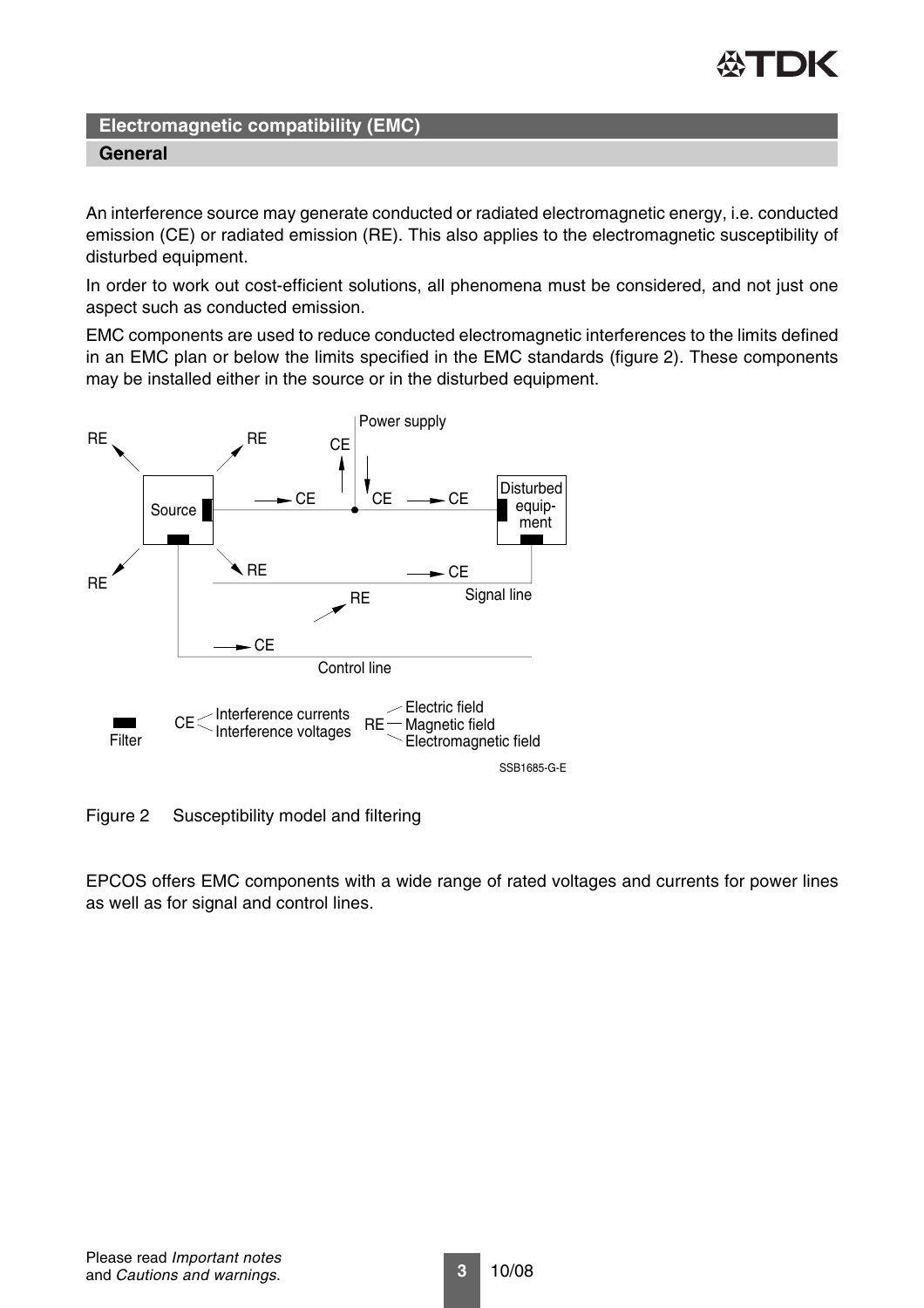

### **1.2 Interference sources and disturbed equipment**

#### *Interference source*

An **interference source** is an electrical equipment which emits electromagnetic interferences. We can differentiate between two main groups of interference sources corresponding to the type of frequency spectrum emitted [\(figure 3\)](#page-3-0).

Interference sources with discrete frequency spectra (e.g. high-frequency generators and microprocessor systems) emit narrowband interferences.

Switchgear and electric motors in household appliances, however, spread their interference energy over broad frequency bands and are considered to belong to the group of interference sources having a continuous frequency spectrum.



<span id="page-3-0"></span>Figure 3 Interference sources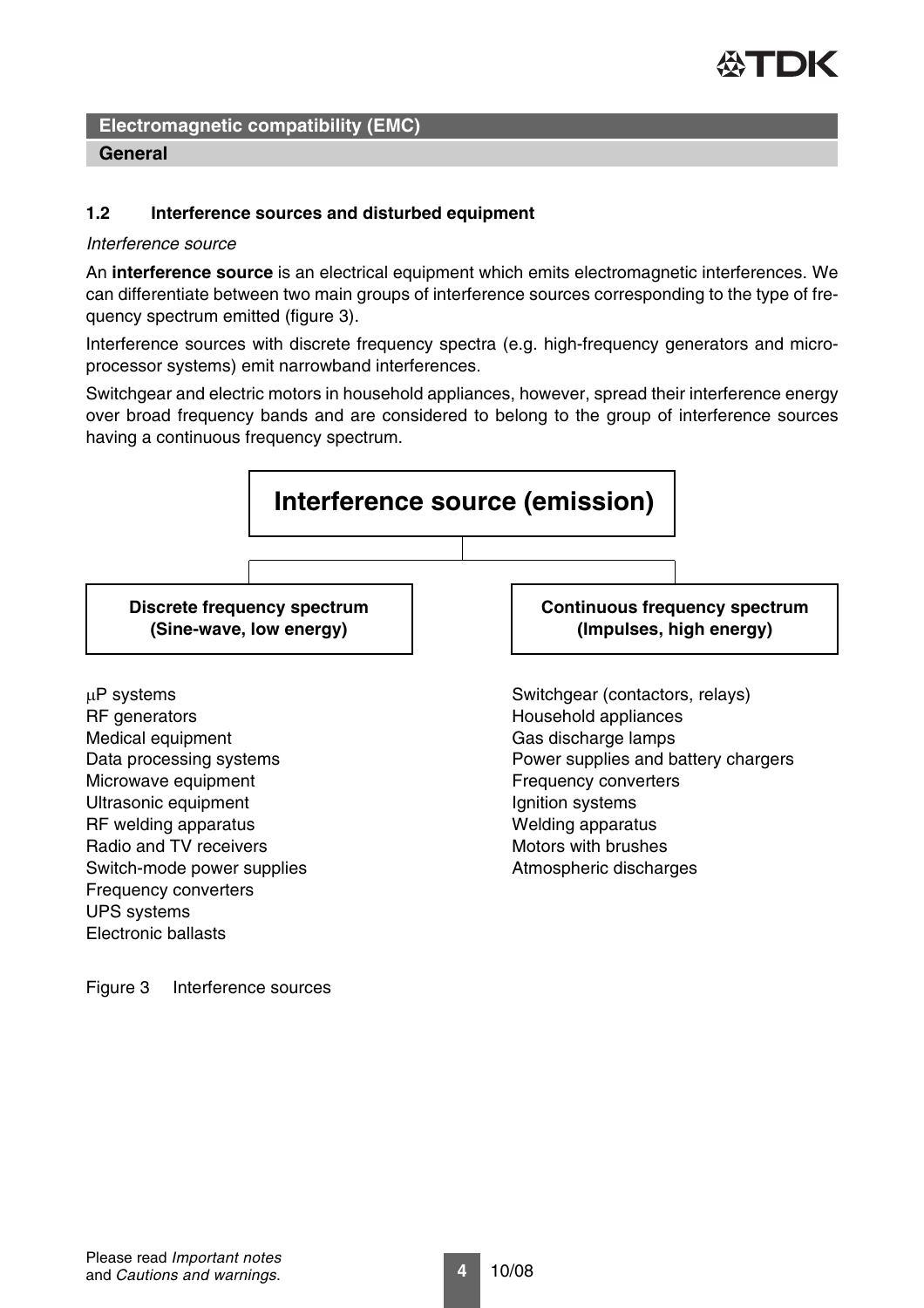

### **General**

### *Disturbed equipment*

Electrical equipment or systems subject to interferences and which can be adversely affected by it are termed **disturbed equipment**.

In the same way as interference sources, disturbed equipment can also be categorized corresponding to frequency characteristics. A distinction can be made between narrowband and broadband susceptibility ([figure 4\)](#page-4-0).

Narrowband systems include radio and TV sets, for example, whereas data processing systems are generally characterized as broadband systems.



<span id="page-4-0"></span>Figure 4 Disturbed equipment

Cordless and cellular phones **Interfaces**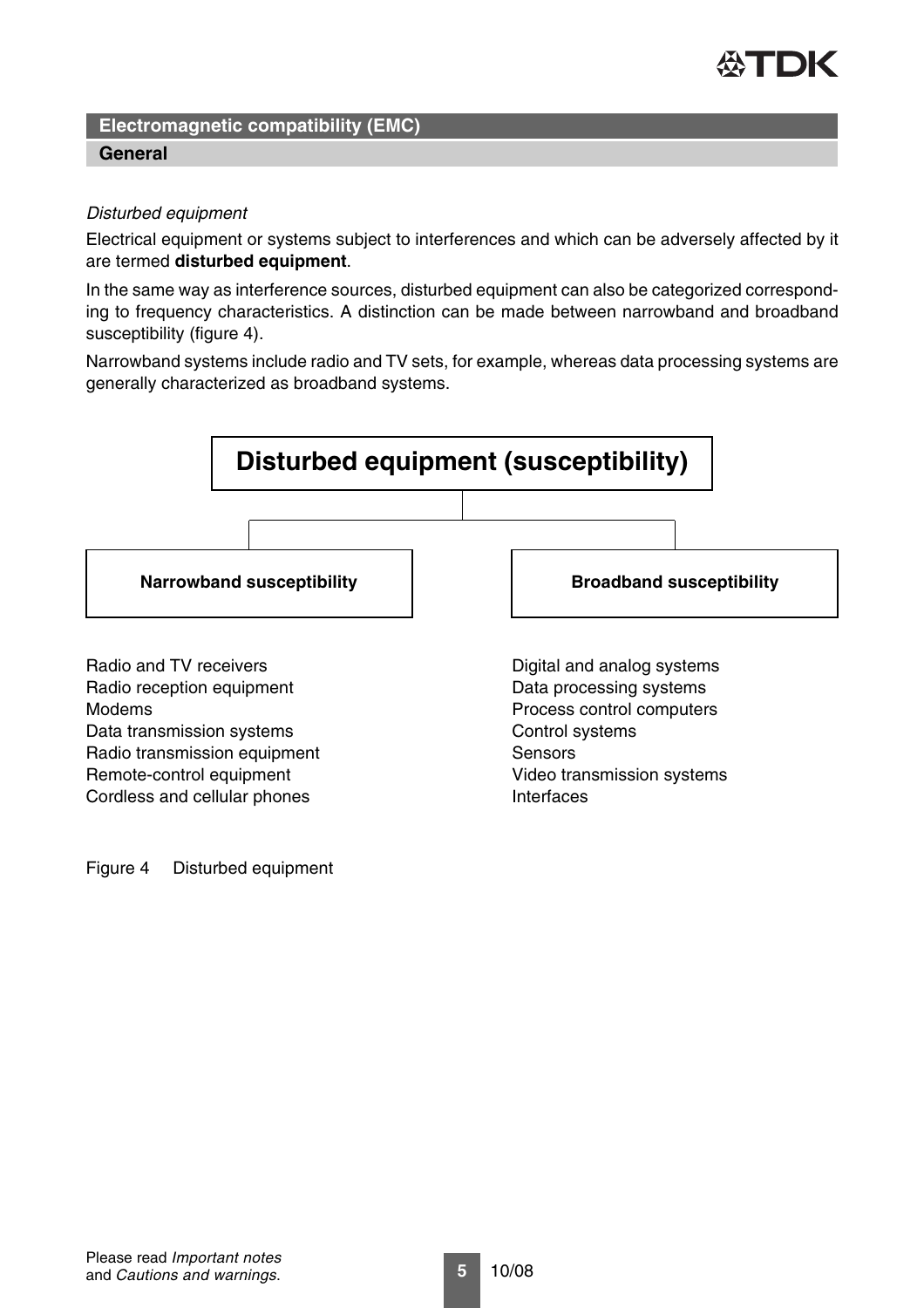

### **1.3 Propagation of electromagnetic interference and EMC measurement techniques**

As previously mentioned, an interference source causes both conducted and radiated electromagnetic interferences.

Propagation along lines can be detected by measuring the interference current and the interference voltage [\(figure 5\)](#page-5-0).

The effect of interference fields on their immediate vicinity is assessed by measuring the magnetic and electric fields. This kind of propagation is also frequently termed electric or magnetic coupling (near field).

In higher frequency ranges, characterized by the fact that equipment dimensions are in the order of magnitude of the wavelength under consideration, the interference energy is mainly radiated directly (far field).

Conducted and radiated propagation must also be taken into consideration when testing the susceptibility of disturbed equipment. Interference sources, such as sine-wave generators as well as pulse generators with a wide variety of pulse shapes are used for such tests.



<span id="page-5-0"></span>Figure 5 Propagation of electromagnetic interferences and EMC measurement methods

 $H<sub>int</sub>$  = Magnetic interference fields

 $E_{\text{int}} =$  Electrical interference fields

 $P_{int}$  = Electromagnetic interference fields (radiated emission)

 $I_{int}$  = Interference current

 $V_{\text{int}}$  = Interference voltage

Please read *Important notes* and *Cautions and warnings*.

**6** 10/08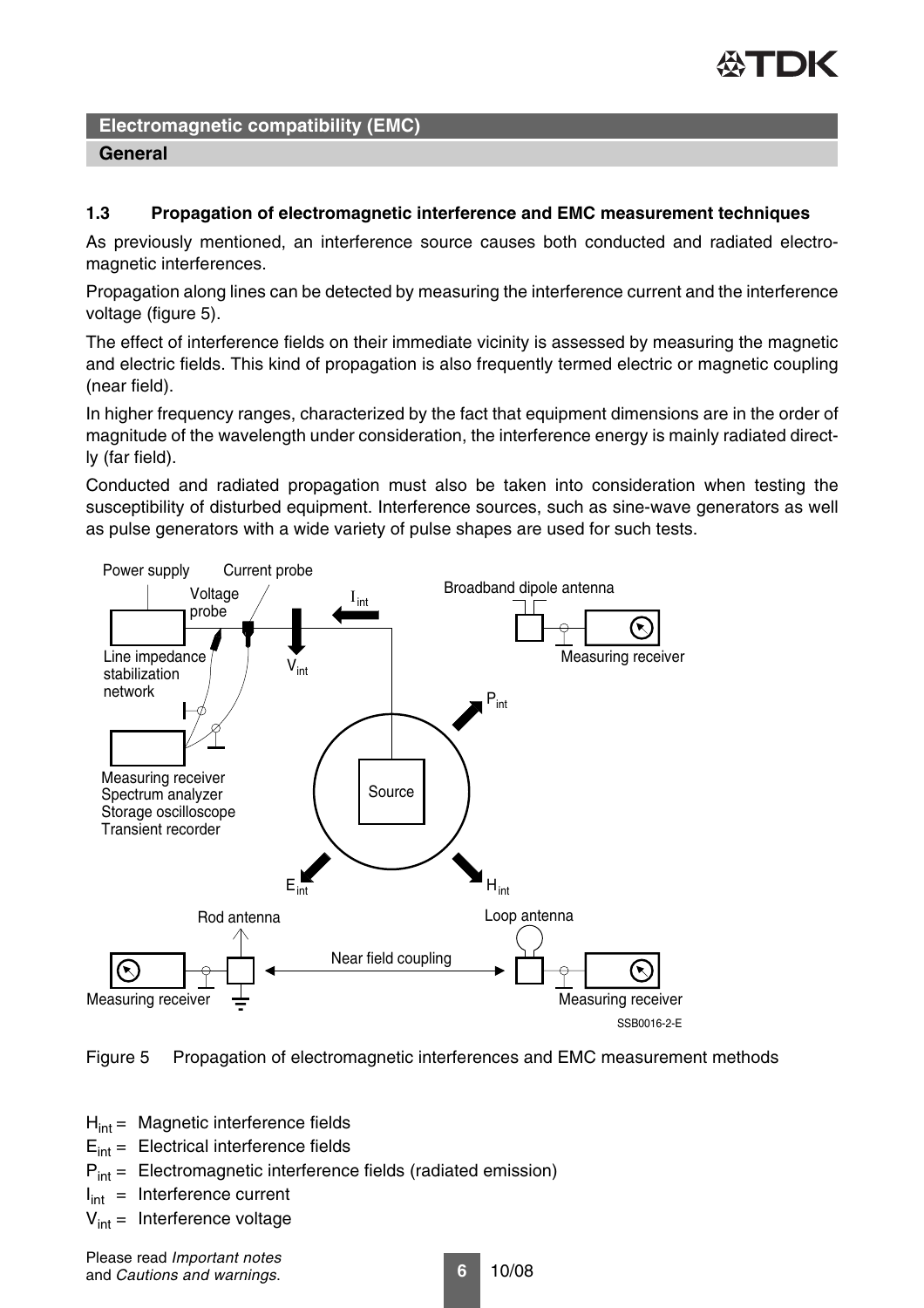

### **1.4 EMC standards**

New, harmonized European standards have been issued in conjunction with the EU's EMC Directive or national EMC legislation. These specify measurement methods and limits or test levels for both the emissions and immunity of electrical equipment, installations and systems.

The subdivision of the European standards into various categories (see following table) makes it easier to find the rules that apply to the respective equipment. The *generic standards* always apply to all equipment for which there is no specific *product family standard* or *dedicated product standard*. The *basic standards* contain information on interference phenomena and general measuring and test methods.

The following standards and regulations form the framework of the conformity tests:

| <b>EMC</b> standards | Germany | Europe | International |
|----------------------|---------|--------|---------------|
|                      |         |        |               |

### **Generic standards**

define the EMC environment in which a device is to operate according to its intended use.

| Emission | residential | <b>DIN EN 61000-6-3</b> | EN 61000-6-3 | I IEC 61000-6-3 |
|----------|-------------|-------------------------|--------------|-----------------|
|          | industrial  | DIN EN 61000-6-4        | EN 61000-6-4 | IEC 61000-6-4   |
| Immunity | residential | l DIN EN 61000-6-1      | EN 61000-6-1 | l IEC 61000-6-1 |
|          | industrial  | DIN EN 61000-6-2        | EN 61000-6-2 | I IEC 61000-6-2 |

# **Basic standards**

describe physical phenomena and measurement methods.

|                | Measuring equipment |                      | <b>DIN EN 55016-1-x</b>              | EN 55016-1-x                 | <b>CISPR 16-1-x</b>                  |
|----------------|---------------------|----------------------|--------------------------------------|------------------------------|--------------------------------------|
|                | Measuring methods   | emission<br>immunity | DIN EN 55016-2-x<br>DIN EN 61000-4-1 | EN 55016-2-x<br>EN 61000-4-1 | <b>CISPR 16-2-x</b><br>IEC 61000-4-1 |
| <b>Flicker</b> | <b>Harmonics</b>    |                      | DIN EN 61000-3-2<br>DIN EN 61000-3-3 | EN 61000-3-2<br>EN 61000-3-3 | IEC 61000-3-2<br>IEC 61000-3-3       |
|                | Immunity phenomena  |                      |                                      |                              |                                      |
| e.g.           | <b>ESD</b>          |                      | DIN EN 61000-4-2                     | EN 61000-4-2                 | IEC 61000-4-2                        |
|                | <b>EM</b> fields    |                      | DIN EN 61000-4-3                     | EN 61000-4-3                 | IEC 61000-4-3                        |
|                | <b>Burst</b>        |                      | DIN EN 61000-4-4                     | EN 61000-4-4                 | IEC 61000-4-4                        |
|                | Surge               |                      | DIN EN 61000-4-5                     | EN 61000-4-5                 | IEC 61000-4-5                        |
|                | Induced RF fields   |                      | DIN EN 61000-4-6                     | EN 61000-4-6                 | IEC 61000-4-6                        |
|                | Magnetic fields     |                      | DIN EN 61000-4-8                     | EN 61000-4-8                 | IEC 61000-4-8                        |
|                | Voltage dips        |                      | DIN EN 61000-4-11                    | EN 61000-4-11                | IEC 61000-4-11                       |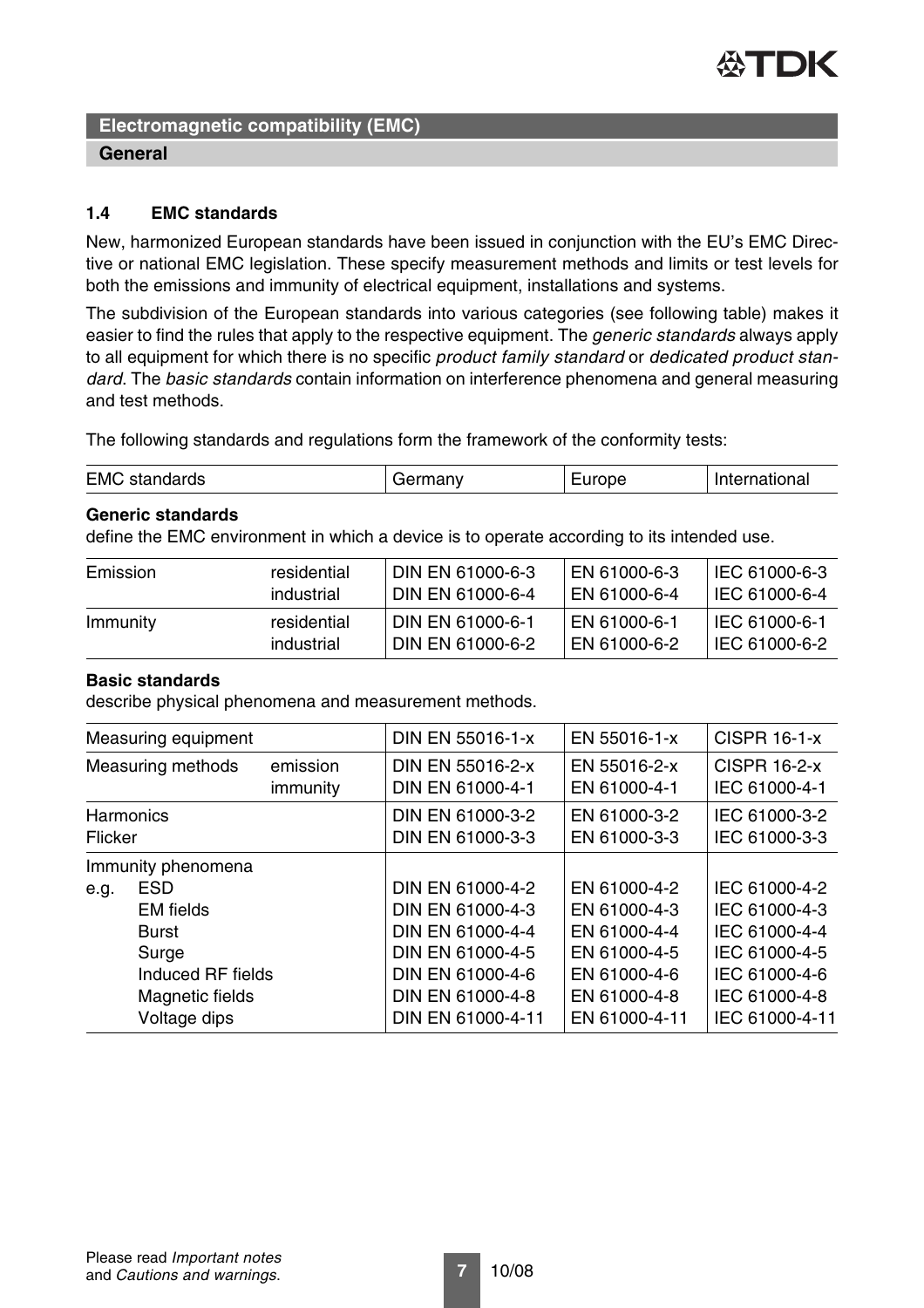

### **General**

| <b>EMC</b> standards                                                              |                      | Germany               | Europe                       | International                                 |  |
|-----------------------------------------------------------------------------------|----------------------|-----------------------|------------------------------|-----------------------------------------------|--|
| <b>Product family standards</b><br>define limit values for emission and immunity. |                      |                       |                              |                                               |  |
| ISM equipment                                                                     | emission             | <b>DIN EN 55011</b>   | EN 55011                     | CISPR <sub>11</sub>                           |  |
|                                                                                   | immunity             | 1)                    | 1)                           | 1)                                            |  |
| Household appliances                                                              | emission             | <b>DIN EN 55014-1</b> | EN 55014-1                   | <b>CISPR 14-1</b>                             |  |
|                                                                                   | immunity             | <b>DIN EN 55014-2</b> | EN 55014-2                   | <b>CISPR 14-2</b>                             |  |
| Lighting                                                                          | emission             | <b>DIN EN 55015</b>   | EN 55015                     | CISPR <sub>15</sub>                           |  |
|                                                                                   | immunity             | <b>DIN EN 61547</b>   | EN 61547                     | <b>IEC 61547</b>                              |  |
| Radio and TV                                                                      | emission             | <b>DIN EN 55013</b>   | EN 55013                     | CISPR <sub>13</sub>                           |  |
| equipment                                                                         | immunity             | <b>DIN EN 55020</b>   | EN 55020                     | CISPR <sub>20</sub>                           |  |
| High-voltage systems                                                              | emission             | <b>DIN VDE 0873</b>   |                              | CISPR 18                                      |  |
| ITE equipment <sup>3)</sup>                                                       | emission             | <b>DIN EN 55022</b>   | EN 55022                     | CISPR <sub>22</sub>                           |  |
|                                                                                   | immunity             | <b>DIN EN 55024</b>   | EN 55024                     | CISPR 24                                      |  |
| <b>Vehicles</b>                                                                   | emission<br>immunity | <b>DIN EN 55025</b>   | EN 55025 <sup>2)</sup><br>2) | CISPR <sub>25</sub><br>ISO 11451<br>ISO 11452 |  |

The following table shows the most important standards concerning immunity.

| Standard | <b>Test characteristics</b> | Phenomena |
|----------|-----------------------------|-----------|
|----------|-----------------------------|-----------|

# **Conducted interferences**

| EN 61000-4-4                  | 5/50 ns (single impulse)                                                      | <b>Burst</b>                                                                                    |
|-------------------------------|-------------------------------------------------------------------------------|-------------------------------------------------------------------------------------------------|
| IEC 61000-4-4                 | 2.5 kHz, 5 kHz or 100 kHz burst                                               | Cause: switching processes                                                                      |
| EN 61000-4-5<br>IEC 61000-4-5 | $1.2/50 \mu s$ (open-circuit voltage)<br>$8/20 \mu s$ (short-circuit current) | Surge (high-energy transients)<br>Cause: lightning strikes mains supply,<br>switching processes |
| EN 61000-4-6                  | 1; 3; 10 V                                                                    | High-frequency coupling                                                                         |
| IEC 61000-4-6                 | 150 kHz to 80 MHz (230 MHz)                                                   | Narrow-band interferences                                                                       |

### **Radiated interferences**

| EN 61000-4-3<br>IEC 61000-4-3 | $3:10$ V/m<br>80 to 2000 MHz | High-frequency interference fields |
|-------------------------------|------------------------------|------------------------------------|
| EN 61000-4-8                  | Up to $100$ A/m              | Magnetic interference fields       |
| IEC 61000-4-8                 | 50 Hz                        | with power-engineering frequency   |

<sup>1)</sup> Is governed by the safety and quality standards of the product families.

<sup>2)</sup> The EU Automotive Directive (95/54/EC) also covers limits and immunity requirements.

<sup>3)</sup> Some equipment is covered by the R & TTE Directive (Radio- and Telecommunications Terminals).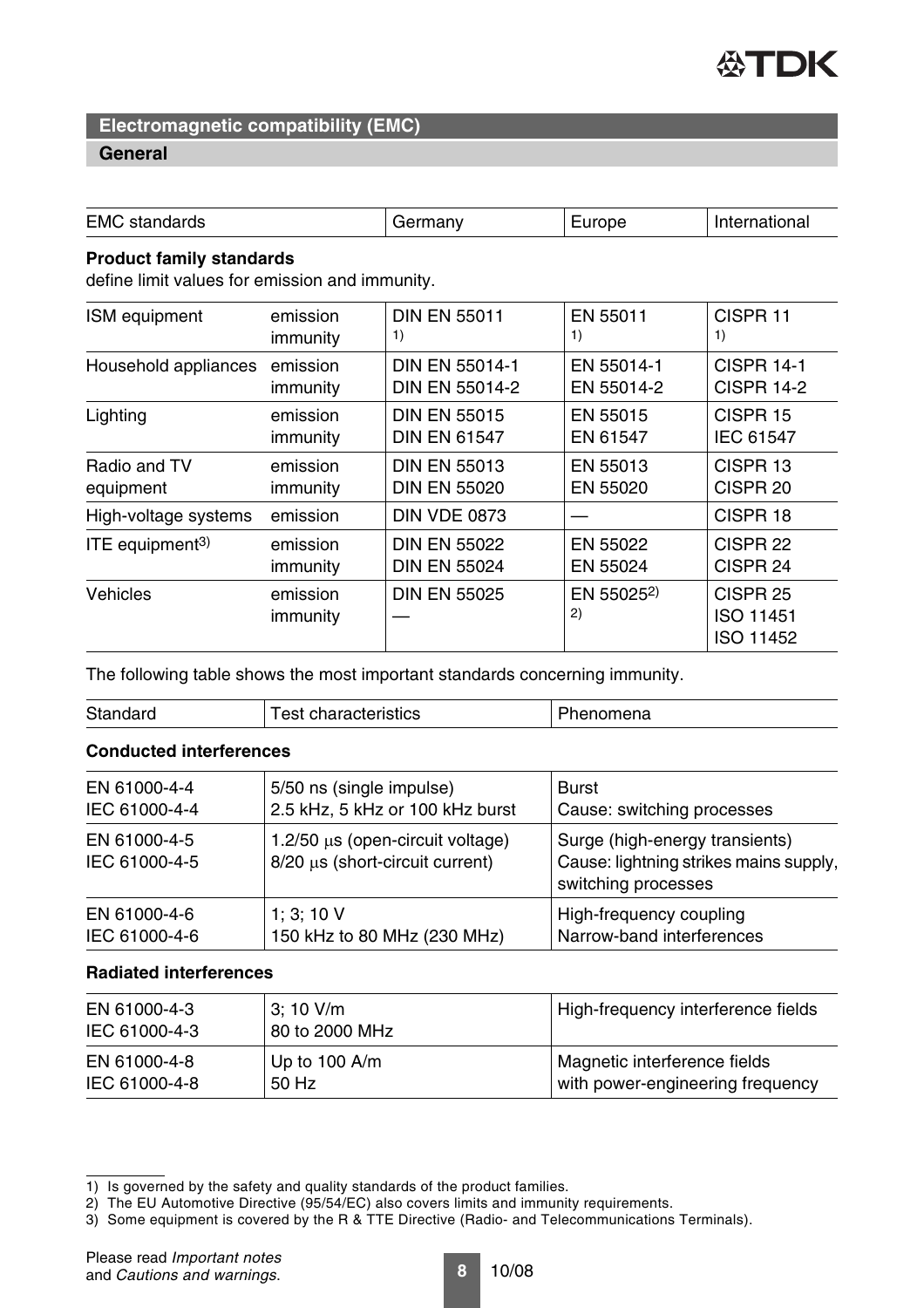

### **General**

| Standard                          | <b>Test characteristics</b>                                                         | Phenomena                                |  |
|-----------------------------------|-------------------------------------------------------------------------------------|------------------------------------------|--|
| Electrostatic discharge (ESD)     |                                                                                     |                                          |  |
| EN 61000-4-2<br>IEC 61000-4-2     | Up to 15 kV                                                                         | Electrostatic discharge                  |  |
| Instability of the supply voltage |                                                                                     |                                          |  |
| EN 61000-4-11<br>IEC 61000-4-11   | e.g. 40% $V_N$ for 1 50 periods<br>0% $V_N$ for 0.5 periods                         | Voltage dips<br>Short-term interruptions |  |
| EN 61000-4-11<br>IEC 61000-4-11   | e.g. 40% $V_N$ or 0% $V_N$<br>(2 s reduction, 1 s reduced voltage,<br>2 s increase) | Voltage variations                       |  |

### **1.5 Propagation of conducted interferences**

In order to be able to select suitable EMC components, the way in which conducted interferences are propagated needs to be known.

A floating interference source primarily emits differential-mode interferences which are propagated along the connected lines. The interference current will flow towards the disturbed equipment on one line and away from it on the other line, just as the mains current does.

Differential-mode interferences occur mainly at low frequencies (up to several hundred kHz).



Figure 6 Common-mode and differential-mode interferences

However, parasitic capacitances in interference sources and disturbed equipment or intended ground connections, also lead to an interference current in the ground circuit. This common-mode interference current flows towards the disturbed equipment through both the connecting lines and returns to the interference source through ground. Since the parasitic capacitances will tend towards representing a short-circuit with increasing frequencies and the coupling effects the connecting cables and the equipment itself will increase correspondingly, common-mode interferences become dominant above some MHz.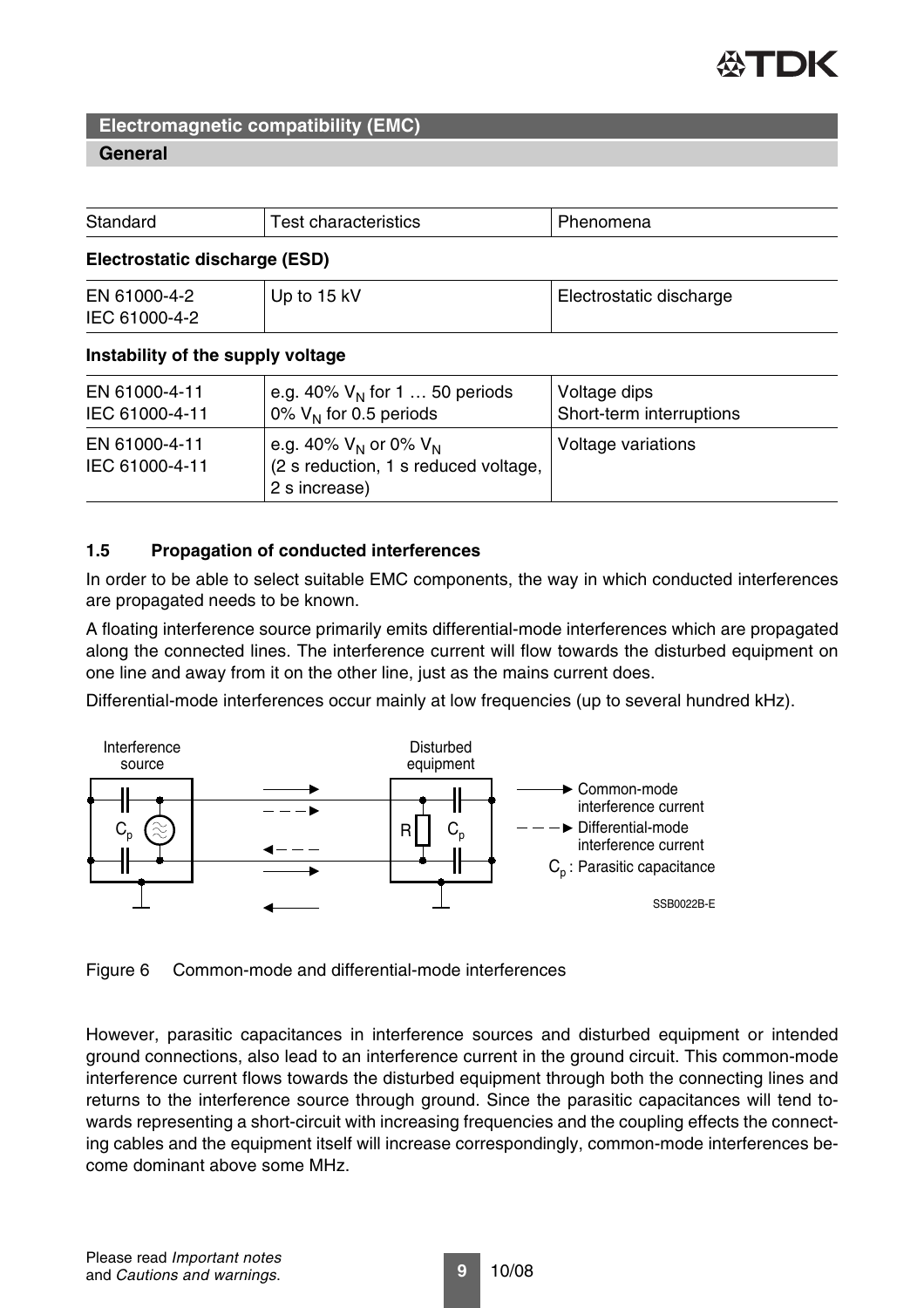

In Europe, the term of an "unsymmetrical interference" is used to describe the interference voltage between one line and a reference potential. It consists of symmetrical and asymmetrical parts.

EPCOS specifies characteristic values of insertion loss for the individual filter types in order to facilitate the selection of suitable EMC filters.

# **1.6 Filter circuits and line impedance**

EMC filters are virtually always designed as reflecting lowpass filters, i.e. they reach their highest insertion loss when they are – on the one hand – mismatched to the impedance of the interference source or disturbed equipment and – on the other hand – mismatched to the impedance of the line. Possible filter circuits for various impedance conditions are shown in [figure 7.](#page-9-0)

It is, therefore, necessary to find out the impedances so that optimum filter circuit designs as well as economical solutions can be implemented.

The impedances of the power networks under consideration are usually known from calculations and extensive measurements, whereas the impedances of interference sources or disturbed equipment are, in most cases, not or only inadequately known.

For this reason, it is impossible to design the most suitable filter solution without EMC tests. In this context, we offer our customers the competent consulting of our skilled staff, both on-site and in our EMC laboratory in Regensburg (see also chapter "EMC services").



<span id="page-9-0"></span>

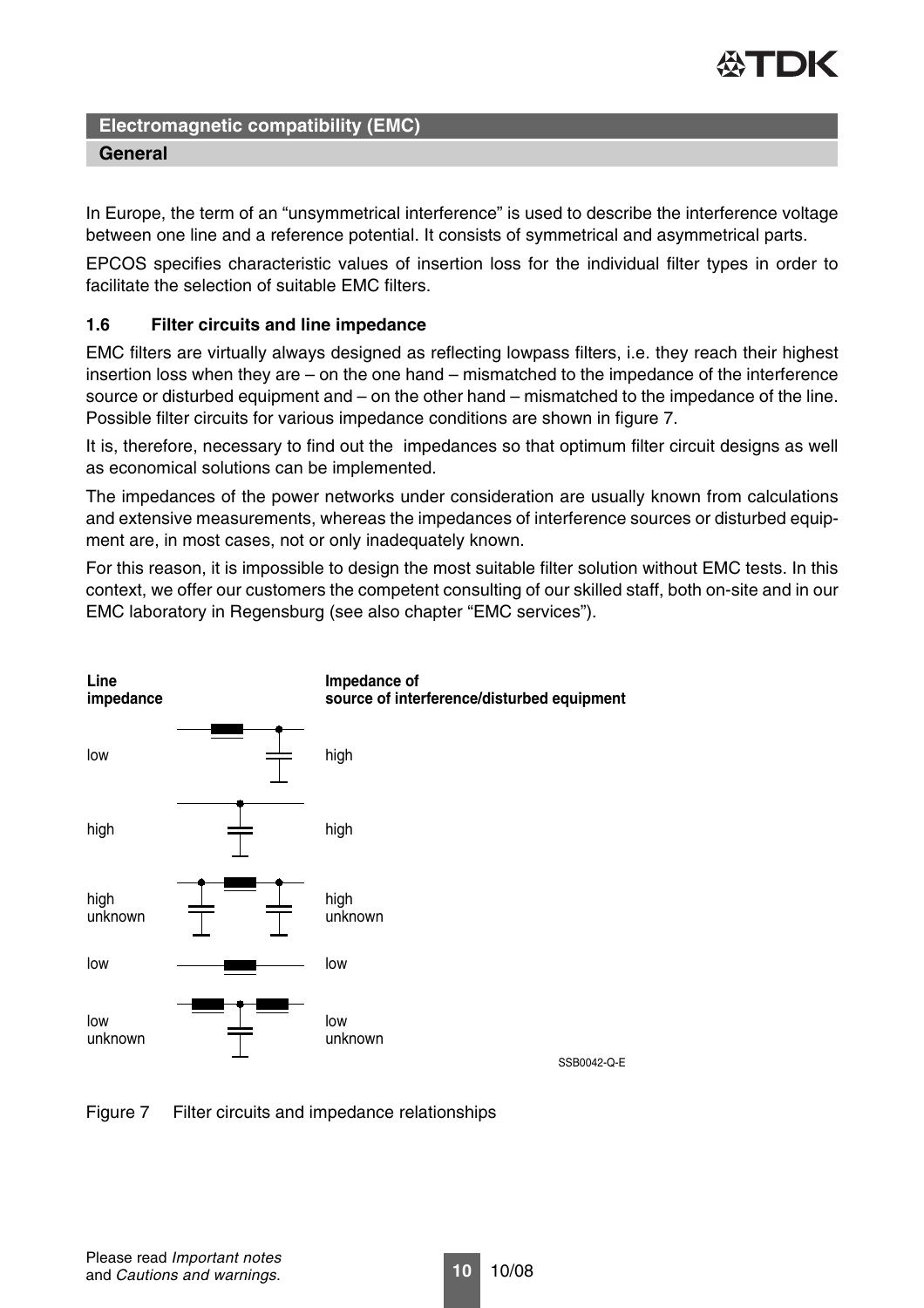

# **General**

# **2 Selection criteria for EMC components**

To comply with currently valid regulations, a frequency range of 150 kHz (9 kHz) to 1000 MHz and even up to 186 Hz has to be taken into consideration in order to ensure electromagnetic compatibility; in addition, however, further aspects such as low-frequency phenomena must be considered.

EMC filters must thus have good RF characteristics and are ususally required to be effective over a broad frequency range.

For individual components (inductors, capacitors) the RF characteristics are specified by stating the impedance as a function of frequency.

# **3 Arrangement of EMC components**

When designing filter circuits using individual components, observe the following basic rules:

- The components should be arranged along the lines (see example in [figure 8\)](#page-10-0) to avoid capacitive and inductive coupling between components and between filter inputs and outputs.
- As insertion loss of a filter circuit in the MHz range is mainly determined by the capacitors connected to ground, the connecting leads of these capacitors should be as inductance-free as possible, i.e. short (resp. broad).
- Filter circuits which are to be installed in devices with limited space must be shielded.



<span id="page-10-0"></span>Figure 8 Correct arrangement of filter components, e.g. on a PC board

When using off-the-shelf filters, observe the following rules:

- Ensure a proper electrically conductive connection between the filter case and/or filter ground and the metallic case of the interference source or disturbed equipment, and
- provide sufficient RF decoupling between the lines at the filter input (line causing the interference) and the filter output (filtered line), if necessary by using shielding partitions.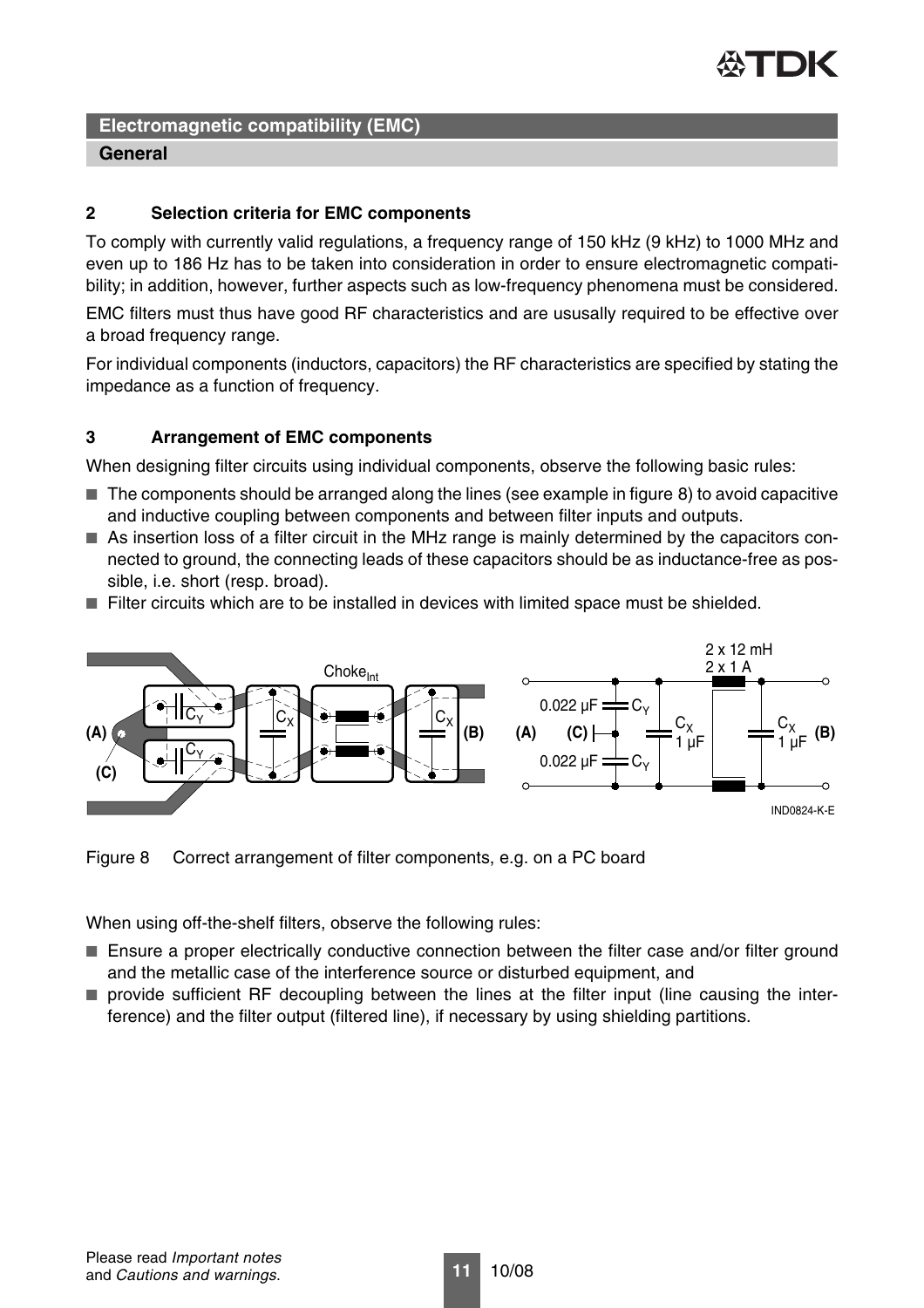

### **4 Services**

To support our customers with their EMC problems and to perform basic investigations on the application of EMC components, we operate a comprehensively equipped EMC laboratory in Regensburg (see section 6). Its facilities are used to prepare EMC solutions for equipment, plants and machines which are optimized in terms of applications and costs, thus assuring compliance.

Furthermore, we cultivate partnerships with other EMC testing laboratories, so that customers can obtain competent advice and support in their vicinity (www.epcos.com/testhouse).

# **5 Simulation at EPCOS**

The circuit simulations performed during the development process are based on the SPICE program.

If a particular problem can be solved more quickly by simulation than by a laboratory set-up, initial data about the simulation object must be acquired. The accuracy of the ambient parameters as well as determination of the permissible tolerance of the results are particularly important in this case.

### **5.1 Simulation environment**

The filters are modeled on the basis of real simulations of their components by means of suitable resistor, choke or capacitor models. If the accuracy is insufficient, side-effects are matched to and integrated with the measured reality by extending the simulation models.

At EPCOS, the following tasks are increasingly being solved with the aid of simulation.

- Speeding up development programs: highly focused procedures are possible; fewer trials are required
- Cost reduction: use of components can be optimized; more compact designs are possible
- Investigation and elimination of undesired side-effects: complex test configurations are avoided
- Simulation of the EMC components in their environment as a decision-making aid: helping customers to select components for new developments; smaller number of different component samples
- Statistical evaluation with failure investigation for series manufacture: fewer rejects; improvement of quality

# **5.2 Simulation level at EPCOS**

When a component is modeled at EPCOS, it is based on high quality measurements on the one hand. On the other hand accurate equivalent circuit diagrams for filters and chokes are continuously improved. Together this results in models with increasing accuracy as best benefit for the customer.

Very high expenditures are required to provide our customers with component data to our usual high quality. In order to extend our know-how and experience in the field of simulation, we are very interested in working together in the sectors of simulation and modeling both with our customers and with external partners.

We can currently generate reliable models in the sector of small-signal analysis of chokes and filters. Although we do perform time domain simulations and improve our knowledge in the area of nonlinear, 3D-field and EMC simulation.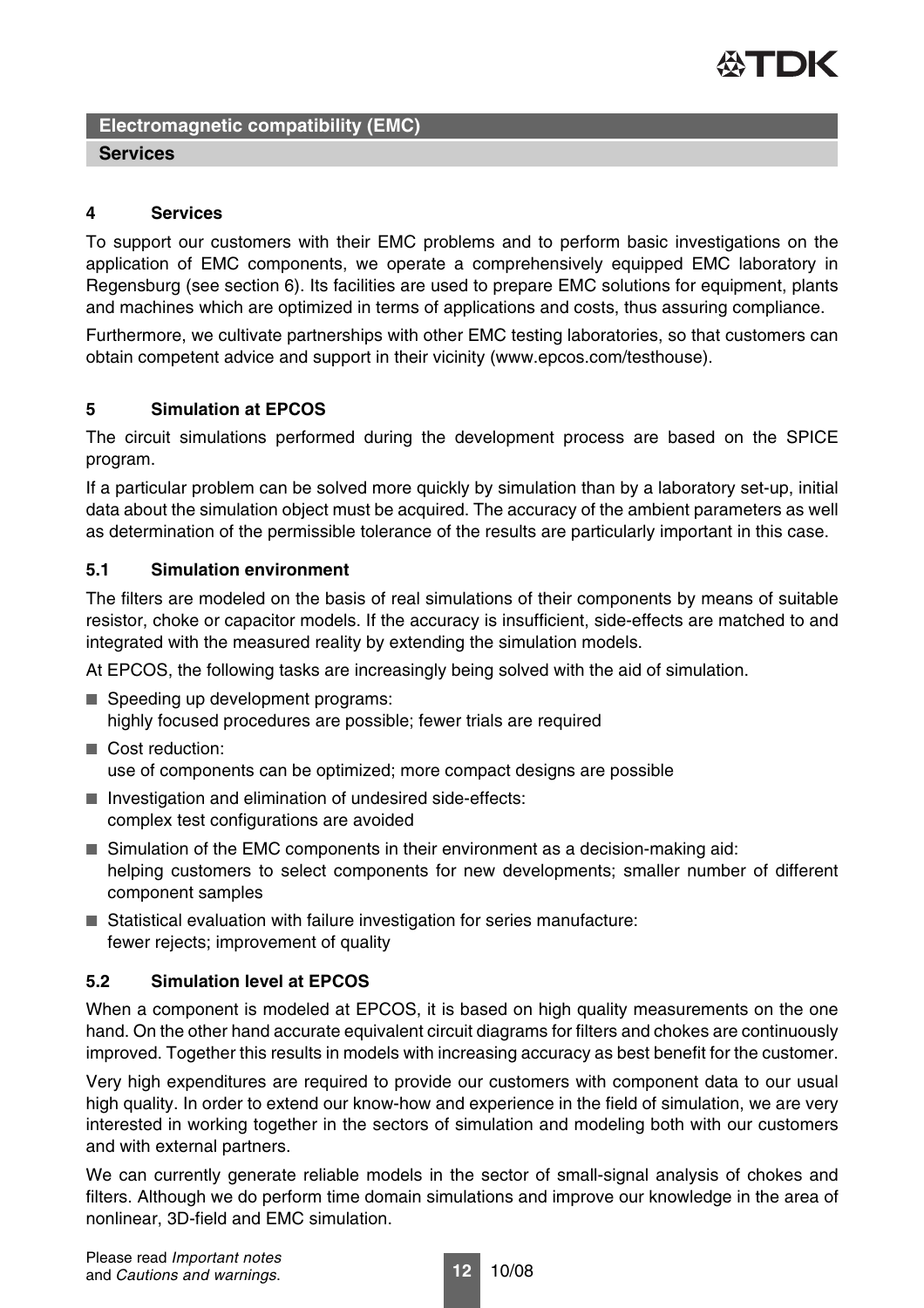

### **6 EMC laboratory**

### **6.1 Qualification**

The EMC laboratory Regensburg has been accredited as a test laboratory since October 1994. It was initially accredited according to the guidelines of the German Accreditation Committee (DAR) to DIN EN 45001, as was the first re-accreditation in 1999. It was then converted in 2002 to the new quality standard for laboratories DIN EN ISO/IEC 17025, on which the 2003 re-accreditation was also based. This accreditation assures the consistent independence, impartiality and integrity of the measurement and test results. The laboratory's many years of experience in the entire sector of EMC (first anechoic chamber in Europe 1963) and active cooperation in national and international EMC standardization committees represent an outstanding basis for satisfying customer requirements.

Comprehensive equipment is available in the laboratory (e.g. measuring equipment, test generators, anechoic chamber) for nearly all kind of conducted and radiated EMC tests. The test record which is compiled after successful conclusion of tests is recognized as a proof of conformity with the current EMC standards and regulations, which is a prerequisite for applying the CE mark to a device.

Our own development and production of EMC components ensure that all required interference suppression circuits can be implemented within a short period. A comprehensive stock of capacitors, chokes, filters and accessories is directly available on site.

Of course all devices, equipment and information entrusted to us by different customers will be treated with absolute discretion.

### **6.2 Services offered**

EPCOS' EMC laboratory in Regensburg can assist electrical equipment manufacturers from the design stage right up to the market launch by providing the following services:

- Advisory and training services accompanying the development phase:
	- EMC testing of working development models
	- Recommendation of EMC protection measures such as shielding, grounding, earthing EMC components (capacitors, chokes and filters) customer-specific solutions organisation measures
- EMC testing of prototypes:
	- EMC testing of equipment produced by manufacturing methods (preliminary or pilot series, prototypes)
	- recommendations for EMC measures, as above
- Fields of applications:
	- Industrial electronics
	- Automation and drives
	- Automotive
	- Consumer
	- Lighting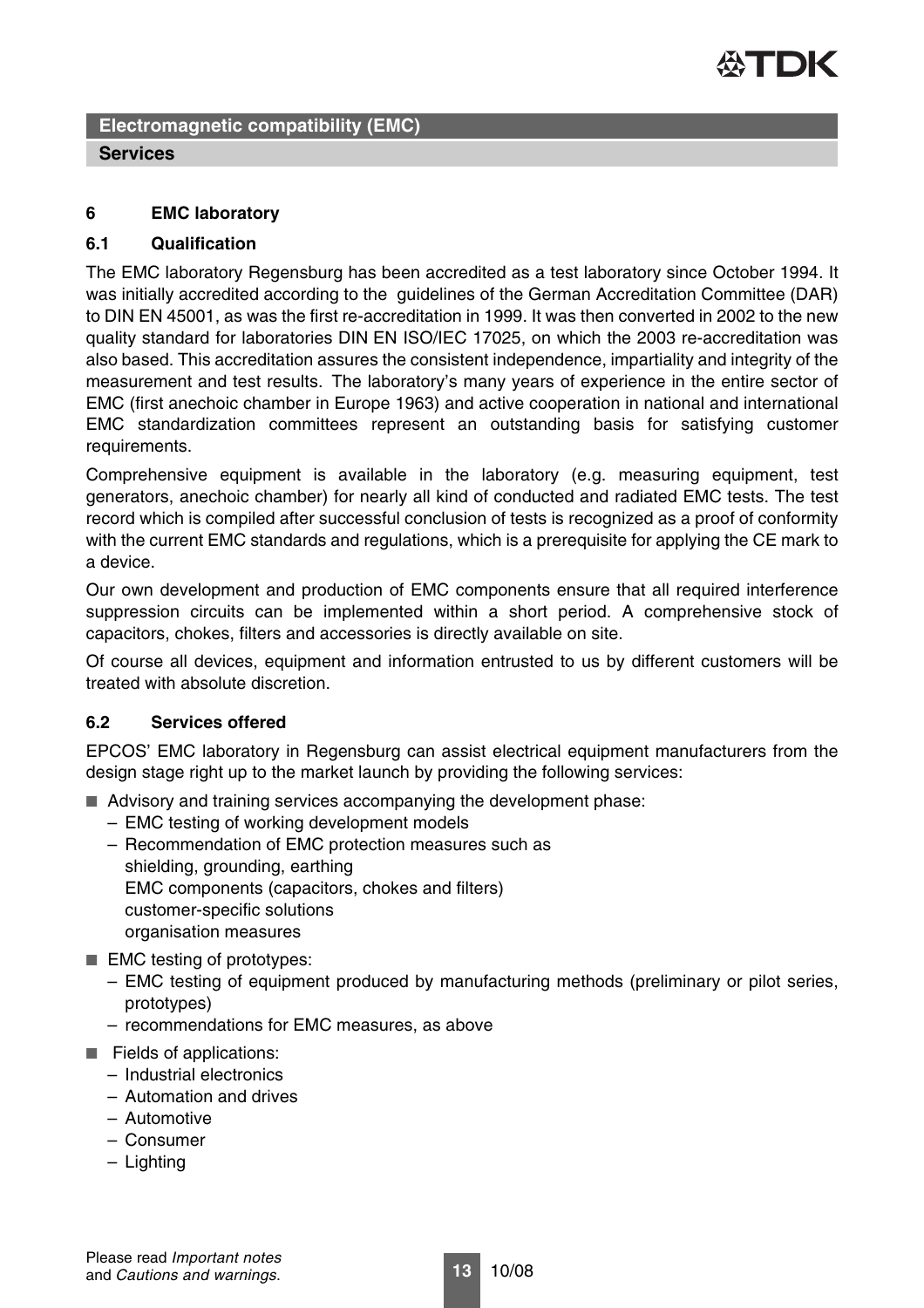

### **Services**

- EMC tests to enable a declaration of conformity to be made for the CE mark:
	- test report only lists results, no recommendations or suggestions
	- EMC laboratory is accreditied by DAR (DATech)
- EMC tests on site, if useful because:
	- equipment power supply > 200 A on 440/250V power line
	- equipment cannot be transported or transport too expensive
	- EMC environment permits on-site testing

### **6.3 Solving problems by on-site measurements**

In addition to the services offered by the EMC laboratory, EPCOS also offers to work directly together with the manufacturer of the equipment or installation. Our engineers have broad-based know-how in the entire field of EMC as well as extensive experience in the application of EMC components. Optimized and cost-effective results are achieved quickly thanks to the close cooperation between EPCOS and the equipment manufacturers.

- Help in localizing interference sources
- Samples for interference suppression tests are provided; material is available for **trial use**
- Rapid implementation of optimized cost-effective solutions by experienced spe**cialists**
- Customer-specific components can be developed more quickly
- Recommendations for EMC measures such as shielding, grounding, EMC com**ponents and EMC filters**
- Close cooperation between customer and EMC engineers
- **Reduced development times thanks to problem simulation**

A wide selection of portable equipment is available so that the measurements and services listed above may also be performed

**directly at the customer's premises.**

### **6.4 Installations**

The laboratory is equipped with an anechoic chamber with a 10-meter test section, three test units for conducted emission measurement in shielded cabins, and a remote-controlled 4.8 m turntable which can be loaded up to 4 tons.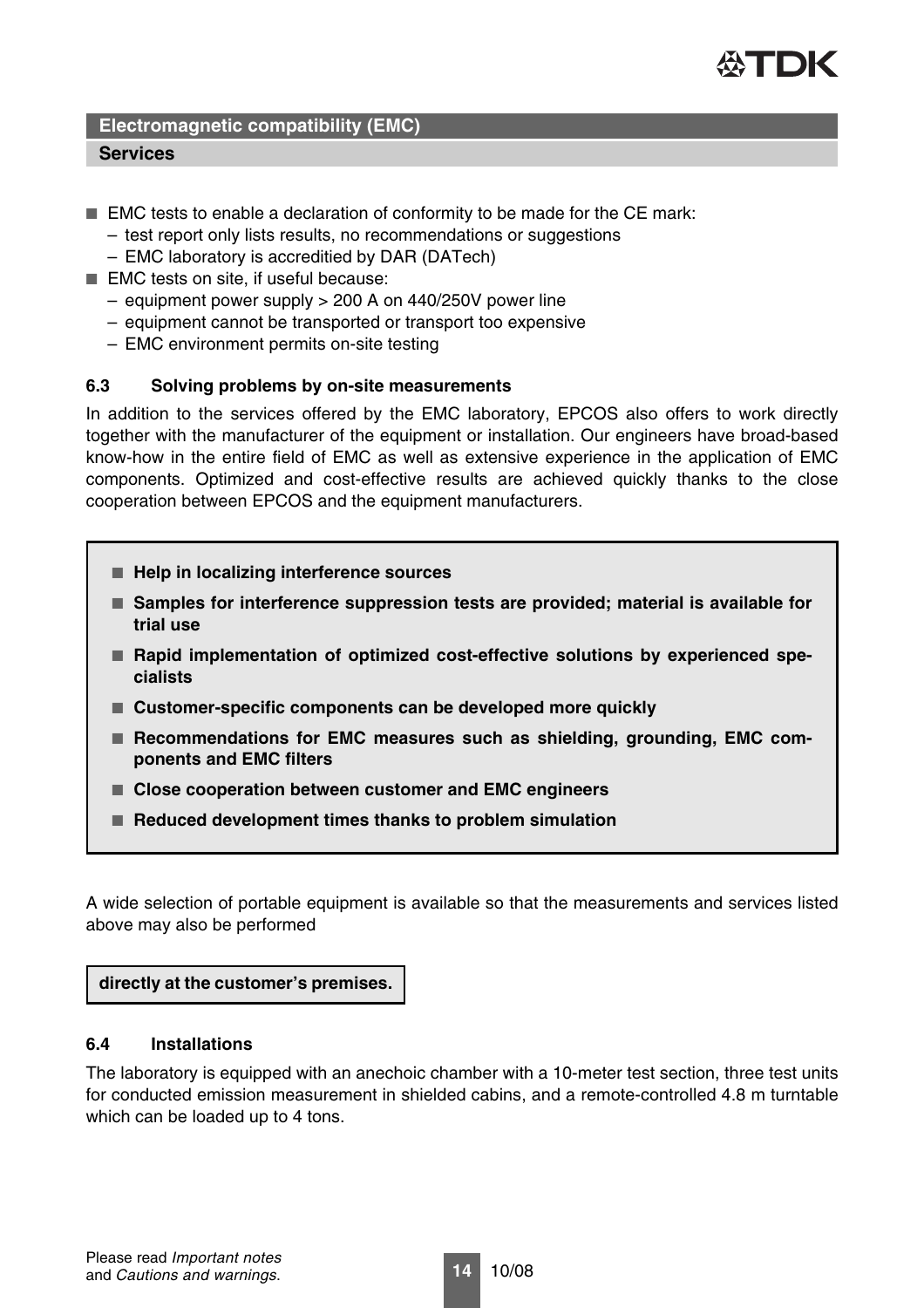

### **6.5 Equipment**

*Measurement and test equipment for conducted EMC phenomena:*

| <b>Emission</b>                           |                    | <b>Immunity</b>           |                   |              |
|-------------------------------------------|--------------------|---------------------------|-------------------|--------------|
| Measurement receivers<br>10 kHz to 30 MHz |                    | Signal generators         | 10 kHz to 230 MHz |              |
| Network simulators                        | Up to 350 A, 690 V | Power amplifiers          | 25 W to 250 W     |              |
| Oscilloscopes                             |                    | Pulse generators          | <b>ESD</b>        | EN 61000-4-2 |
| <b>Probes</b>                             |                    |                           | <b>Burst</b>      | EN 61000-4-4 |
| Clip-on probes                            |                    |                           | Surge             | EN 61000-4-5 |
| Harmonics test unit                       | $3 \times 16$ A    | Coupling networks         |                   |              |
|                                           |                    | Capacitive coupling clamp |                   |              |
| Flicker test unit                         | $3 \times 16$ A    | Inductive coupling clamp  |                   |              |

*Measurement and test equipment for radiated EMC phenomena*

| <b>Emission</b>                        |                    | <b>Immunity</b>         |                 |  |
|----------------------------------------|--------------------|-------------------------|-----------------|--|
| Measurement receivers 10 kHz to 26 GHz |                    | Signal generators       | 10 kHz to 4 GHz |  |
| Antennas                               | 10 kHz to 18 GHz   | Power amplifiers        | 25 W to 250 W   |  |
| Absorbing clamps                       | 30 MHz to 1000 MHz | Antennas                |                 |  |
|                                        |                    | Directional couplers    |                 |  |
|                                        |                    | Supplementary absorbers |                 |  |

**Selection of tests performed in the EMC laboratory:**

- **Conducted emmision test under rated load**
- **Radiated emission measurements with 10 m test distance**
- **Radiated immunity test up to 20 V/m below 1 GHz and up to 10 V/m from 1 GHz to 4 GHz**
- Harmonic current in low-voltage power supply systems up to 16 A
- **Flicker**
- **Tests at voltage dips, fluctuations and short-time interruptions**
- **Burst**
- **Surge**
- **ESD**

Figure 8 Selection of tests performed at the EMC laboratory in Regensburg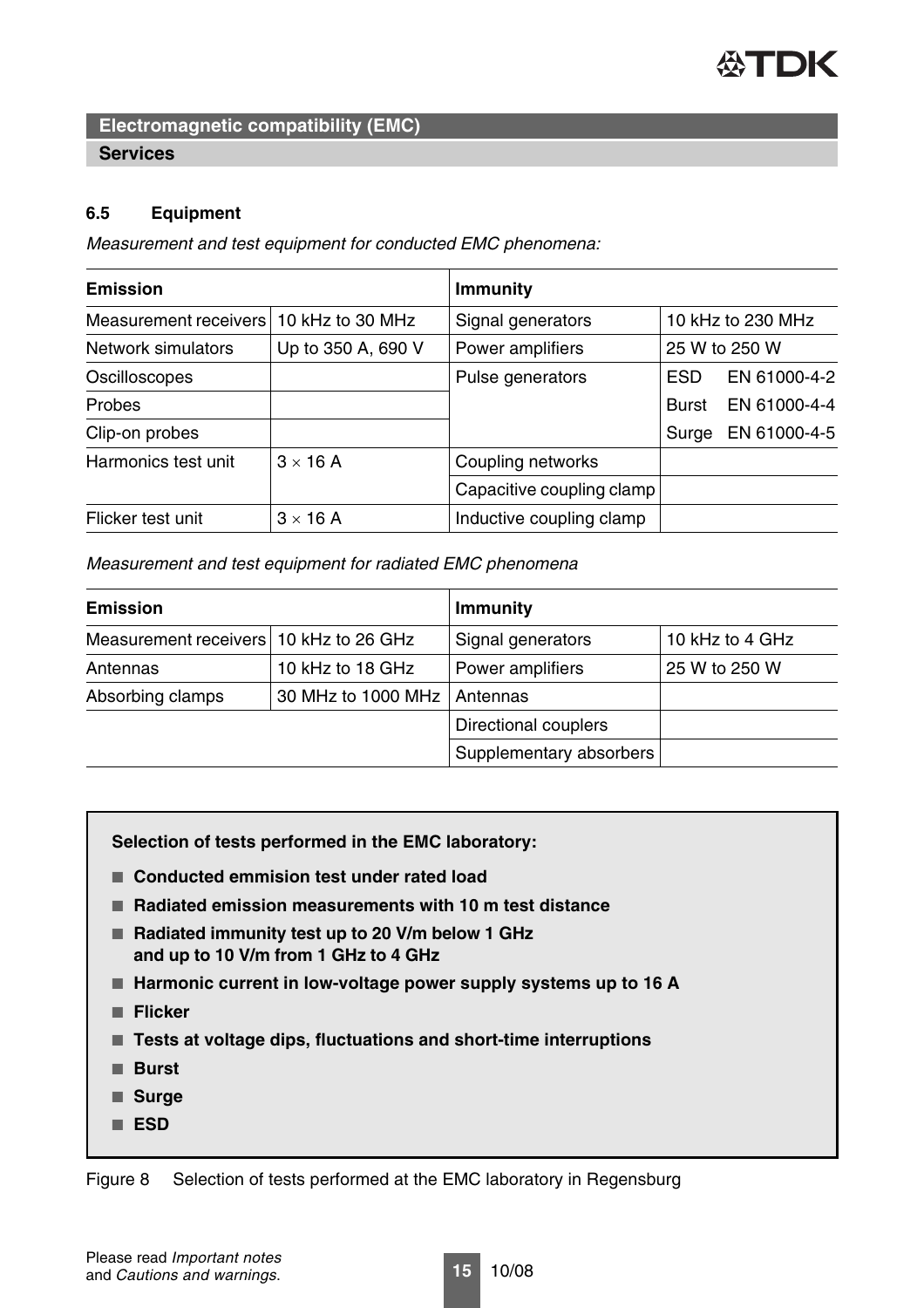

### **Services**

A range of auxilliary equipment is already available on the premises to simplify the tests as far as possible for our customers while still performing measurements under real conditions. These include:

- Load installations for converter test up to 90 kW
- Power supply up to 100 A
- Exhaust gas suction
- Transformers for performing measurements at various rated voltages (up to 690 V)
- Water supply for devices under test.

The laboratory is located on the ground floor. Large gates allow access for bulky or heavy installations at ground level.

Whether we perform investigations during the development process or final EMC tests – the maintenance of a high quality level is a high priority for us. Regular calibration and internal inspections of our test equipment goes without saying. However, we place just as much importance on the experience and training of our staff. The documentation of the investigations/tests may be made available in either German or English as desired.

All equipment and information which is entrusted to us by our various customers is naturally treated with absolute discretion. We can also conclude a non-disclosure agreement with you if desired.



# **6.6 EMC laboratory, site plan**

Figure 9 Site plan of EMC laboratory, Regensburg

For further information, refer to our brochure "EMC laboratory Regensburg", edition 08.06, available in pdf format only under www.epcos.com/publications.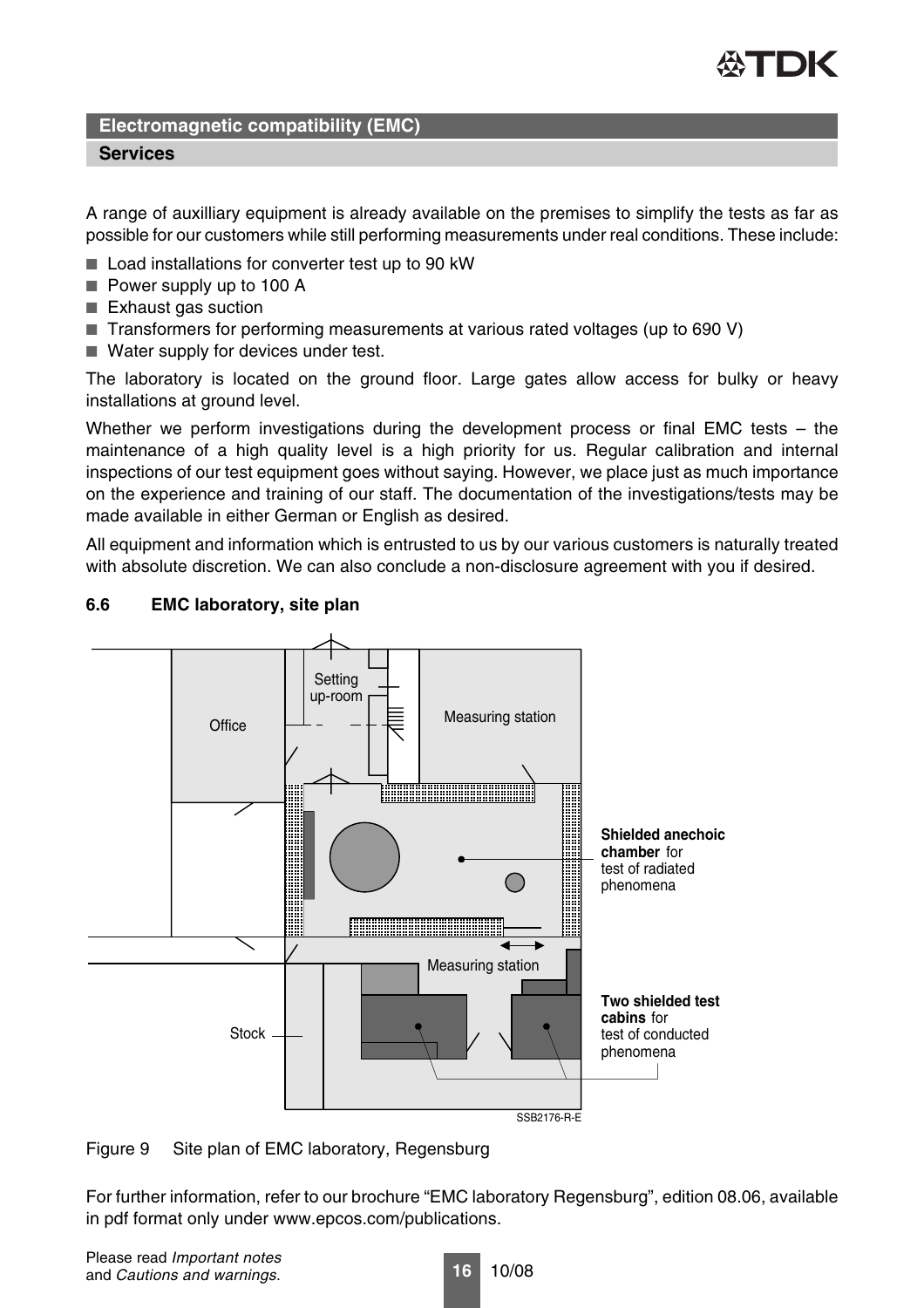

### **6.7 Accreditation document**



Figure 10 Certificate of the Regensburg EMC laboratory

SSB1547-X

**17** 10/08